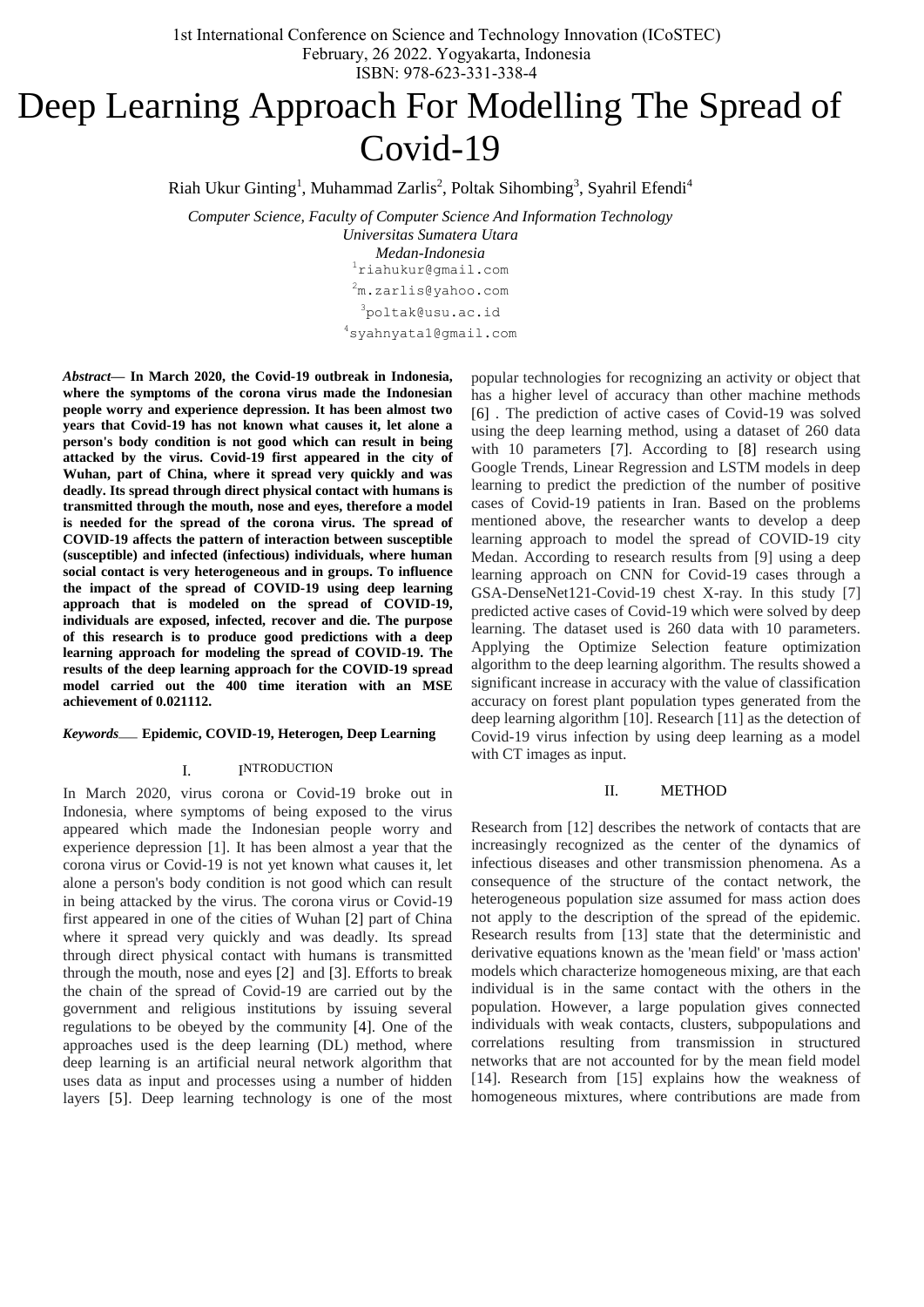theory as assumptions. The simplicity of the equations performed provides a model that is easy to solve analytically. The developed theory provides for heterogeneous mixing in the population by considering various source subgroups and transmission matrices to determine who is infected and from whom [16].

The method used in this study is a deep learning method, namely the Convolutional Neural Network (CNN) using data from the Covid-19 task force of the Medan city government. This study aims to produce a deep learning approach to model the spread of COVID-19. The dataset is in the form of a time series, where the data is taken from December 1, 2021 to December 31, 2021, from the field city covid task force. The data analyzed to obtain the accuracy of the model for the spread of COVID-19 in the city of Medan is shown in Fig 1 and Table 1.



**Fig 1. Data Analysis**

| Table 1. Data Set Covid-19 |  |
|----------------------------|--|
|----------------------------|--|

| <b>Date</b>    | Covid $(+)$   | Covid $(+)$    | Covid $(+)$ |
|----------------|---------------|----------------|-------------|
|                | <b>Healed</b> | <b>Treated</b> | <b>Died</b> |
| $\mathbf{1}$   | 3,397         | 1,867          | 237         |
| $\overline{2}$ | 3,465         | 1,854          | 242         |
| 3              | 3,508         | 1,835          | 244         |
| 4              | 3,565         | 1,874          | 245         |
| 5              | 3,679         | 1,966          | 247         |
| 6              | 3,772         | 1,976          | 248         |
| 7              | 3,813         | 1,950          | 252         |
| 8              | 3,813         | 1,950          | 252         |
| 9              | 3,938         | 1,900          | 260         |
| 10             | 3,946         | 1,944          | 261         |
| 11             | 3,984         | 1,927          | 264         |
| 12             | 4,032         | 1,892          | 269         |
| 13             | 4,099         | 1,845          | 270         |
| 14             | 4,276         | 1,702          | 272         |
| 15             | 4,356         | 1,638          | 276         |
| 16             | 4,394         | 1,635          | 278         |
| 17             | 4,397         | 1,654          | 278         |
| 18             | 4,446         | 1,634          | 278         |
| 19             | 4,544         | 1,569          | 283         |
| 20             | 4,594         | 1,559          | 283         |
| 21             | 4,642         | 1,552          | 286         |
| 22             | 4,698         | 1,527          | 290         |
| 23             | 4,768         | 1,484          | 291         |
| 24             | 4,708         | 1,484          | 291         |

| 25 | 4,862 | 1,452 | 291 |
|----|-------|-------|-----|
| 26 | 4,902 | 1,426 | 293 |
| 27 | 4,952 | 1,420 | 295 |
| 28 | 4,975 | 1,454 | 295 |
| 29 | 5,025 | 1,441 | 297 |
| 30 | 5,076 | 1,416 | 298 |
| 31 | 5,115 | 1,401 | 299 |

Deep learning has existed since the 1980s with four evolutions of artificial neural networks, including: more neurons than the previous network, more complex ways of connecting layers, the amount of computing power available for training and automatic feature extraction [17]. Deep learning is a branch of machine learning to solve problems with large datasets that utilize artificial neural networks. Deep learning is a branch of supervised learning. The deep learning model can be seen in Fig 2 [18].



**Fig 2. Model Deep Learning** 

Research from [19] used deep learning on LSTM to predict the trend of the Covid-19 epidemic in case studies of Russia, Peru and Iran. According to research results from [9] using a deep learning approach on CNN for Covid-19 cases through a GSA-DenseNet121-Covid-19 chest X-ray. Research [7] predicts active cases of Covid-19 which are solved by deep learning. The dataset used is 260 data with 10 parameters. Applying the Optimize Selection feature optimization algorithm to the deep learning algorithm. The results showed a significant increase in accuracy with the value of classification accuracy on forest plant population types generated from the deep learning algorithm [10]. Research [11] as the detection of Covid-19 virus infection using deep learning as a model with CT images as input,

The way CNN works is similar to MLP, but in CNN each neuron is represented in two dimensions, unlike MLP where each neuron is only one-dimensional in Fig 3.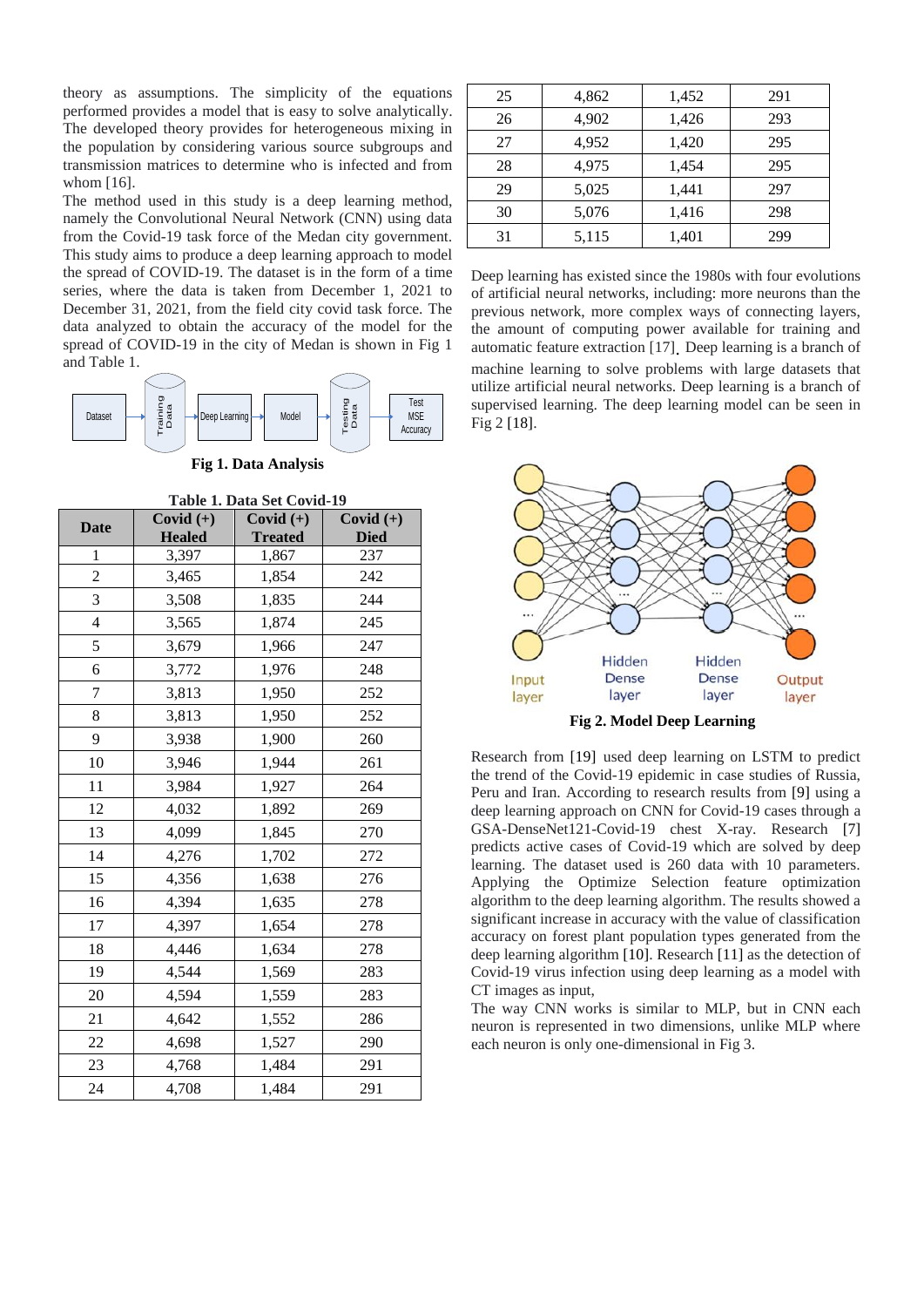

**Fig 3. Simple MLP Architecture**

An MLP as shown in Fig 3 has i layers (red and blue squares) with each layer containing ji neurons (white circles). MLP accepts one-dimensional input data and propagates that data on the network to produce output. Each connection between neurons in two adjacent layers has a one-dimensional weight parameter that determines the quality of the mode. In each input data layer, a linear operation is performed with the existing weight values, then the computational results will be transformed using a non-linear operation called the activation function. In CNN, the data propagated on the network is twodimensional data, so the linear operations and weight parameters on CNN are different [20].

Operation linear CNN is using convolution operations, while the weights are no longer just one dimension, but are in the form of four dimensions which are a collection of convolution kernels as shown in Fig 4. The dimensions of the weights on CNN are: input neuron x output neuron x height x width. Due to the nature of the convolution process, CNN can only be used on data that has a two-dimensional structure such as images and sounds.



**Fig 4. Process CNN**

# III. RESULTS AND DISCUSSION

Training will stop if you get an MSE from CNN error, where the CNN error is the desired error target, which is the difference between the target data and the network output. If MSE is not met then training will stop at the maximum entered iteration. Each network architecture has a final weight that will be used for the initial weighting of the testing process. The results of the training are shown in Tables 2.

**Table 2. Conclusions of the results of training with training 1 to 7**

| Trial | Training | Learning | Iteration | <b>MSE</b> |
|-------|----------|----------|-----------|------------|
|       |          | rate     | to        |            |
|       |          | 0.3      | 393       | 0.022099   |
| 2     | 2        | 0.3      | 451       | 0.021954   |
| 3     | 3        | 0.4      | 519       | 0.022058   |
|       |          | 0.4      | 1020      | 0.022045   |
|       |          | 0.2      | 2198      | 0.022096   |
|       |          | 0.1      | 3155      | 0.022093   |
|       |          | 0.3      | 4999      | 0.022119   |

By adding and subtracting search intervals and still using the same other parameter values. After different experiments, results such as Table 3 were obtained by changing at the first search interval.

**Table 3. Effects of search interval parameters on the first search**

| эсаі сп             |               |              |            |  |  |  |
|---------------------|---------------|--------------|------------|--|--|--|
| <b>First Search</b> | Second search | Iteration to | <b>MSE</b> |  |  |  |
| $[-100, 100]$       | $[-2, 2]$     | 445          | 0.022138   |  |  |  |
| $[-90, 90]$         | $[-2, 2]$     | 580          | 0.022142   |  |  |  |
| $[-80, 80]$         | $[-2, 2]$     | 427          | 0.022011   |  |  |  |
| $[-70, 70]$         | $[-2, 2]$     | 452          | 0.022269   |  |  |  |
| $[-60, 60]$         | $[-2, 2]$     | 478          | 0.022129   |  |  |  |
| $[-50, 50]$         | $[-2, 2]$     | 451          | 0.022037   |  |  |  |
| $[-40, 40]$         | $[-2, 2]$     | 408          | 0.022189   |  |  |  |
| $[-30, 30]$         | $[-2, 2]$     | 420          | 0.022101   |  |  |  |
| $[-20, 20]$         | $[-2, 2]$     | 415          | 0.022029   |  |  |  |
| $-10, 10$           | $[-2, 2]$     | 383          | 0.022145   |  |  |  |

The next experiment is to increase the number of iterations and still use the same param ether values as in the previous experiment. After a different experiment, the results obtained as in Table 4 by changing the maximum iteration on the first search.

|  |  |              | Table 4. Effect of maximum iteration parameters on the |  |
|--|--|--------------|--------------------------------------------------------|--|
|  |  | first search |                                                        |  |

| <b>First Search</b> | Second search | Iteration | <b>MSE</b> |
|---------------------|---------------|-----------|------------|
|                     |               | to        |            |
| 100                 | 1000          | 428       | 0.022324   |
| 200                 | 1000          | 440       | 0.022640   |
| 300                 | 1000          | 437       | 0.022104   |
| 400                 | 1000          | 423       | 0.022069   |
| 500                 | 1000          | 406       | 0.022188   |
| 600                 | 1000          | 382       | 0.022650   |
| 700                 | 1000          | 435       | 0.022253   |
| 800                 | 1000          | 493       | 0.022141   |
| 900                 | 1000          | 450       | 0.021943   |
| 1000                | 1000          | 400       | 0.021112   |